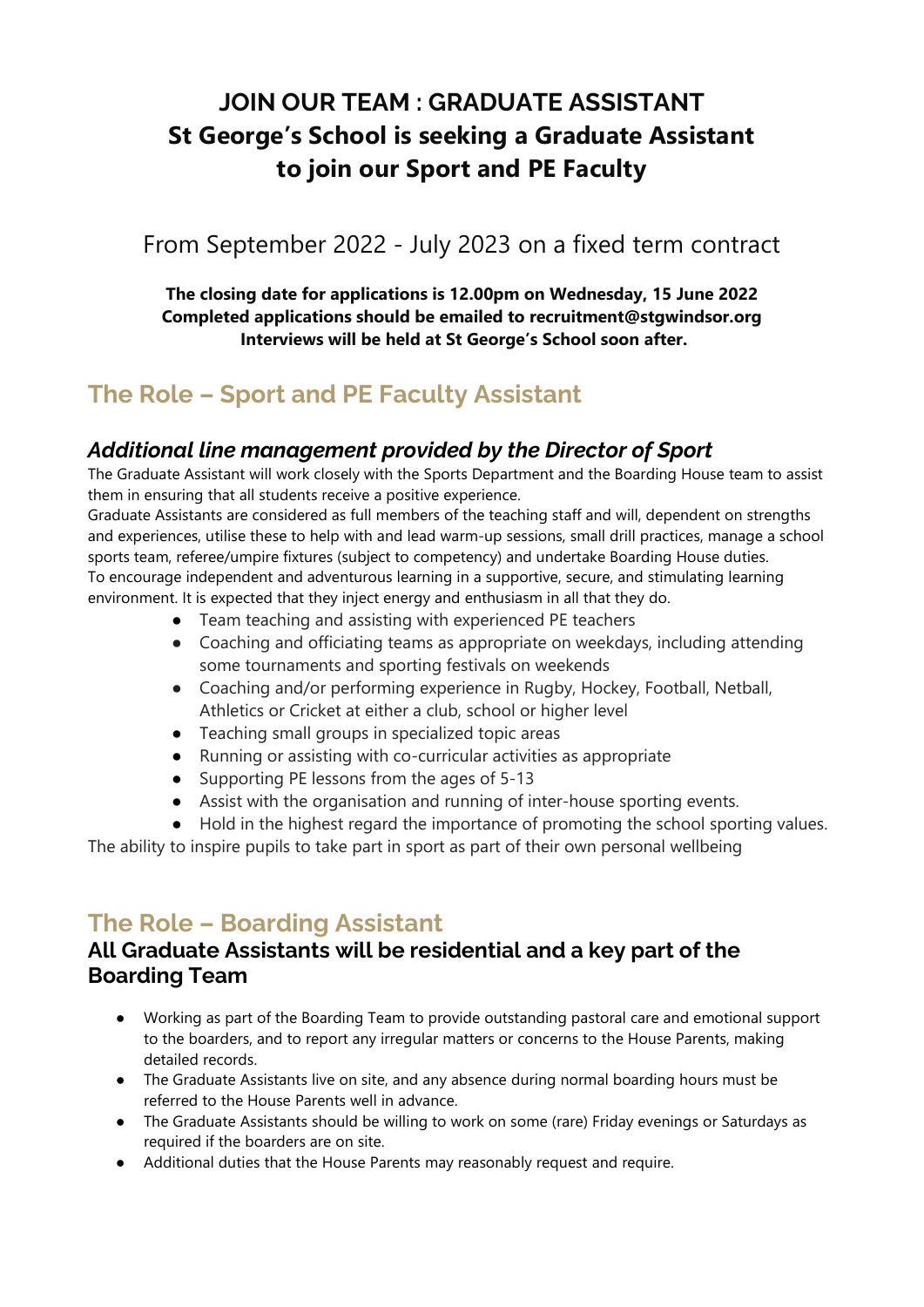- Attend breakfast and supper with the boarders when on duty. Assist the House Parents and Assistant House Parent in ensuring good table manners, and that the boarders have a nourishing and healthy diet.
- Assist with the daily supervision of music practice, under the direction of the Director of Music (School)
- Support boarders with any preparation for drama (LAMDA or Trinity Guildhall) exams
- Assist with the supervision of evening prep and study
- Organise and supervise a variety of fun, stimulating and well-planned activities
- Supervision of boarders on Wednesday afternoon from 4.00 6.00pm
- Oversee the supervision of Breakfast Club
- Keep the House Parents informed of any issues that arise involving a boarder or chorister, either during the day or in Chapel.

### **The Role – Chorister Chaperone**

### **Graduate Assistants will share in this role**

The Chorister Chaperone will accompany the Choristers for their duties. This includes the daily rehearsals; weekly Evensong and Sunday services in Chapel.

The Chaperone will play a key role in the wellbeing of the Choristers, and attends key meetings with the Houseparents (to whom the successful applicants will report). Establishing a strong working relationship with the Boarding and Pastoral Team and Chapel Music Department is key to the success of this role in supporting the Choristers.

Working hours include mornings, late afternoons and early evenings, Sundays, Easter, Christmas and extra involvement with concerts, tours, and special services such as the annual Garter Day Service and the recent Royal Weddings and Christenings. Whilst much of this will take place during term time, Choristers are 'on call' to return back to Windsor should an important event or service warrant their involvement.

#### **Responsibilities and duties which apply to all Graduate Assistants**

- Compliance with St George's School Windsor Castle and St George's Chapel, Windsor Castle safeguarding policies and procedures
- Assistance with major school events
- *For the Pre-Prep, Prep and Sports Assistants:* support with games, swimming lessons (Pre-Prep students) and sports fixtures
- Involvement in the co-curricular clubs and activities programme, including planning and leading activities as directed by the Director of Sport and Co-Curricular
- Supervisory duties as required by the Deputy Heads
- This list (and that in the individual job roles) is not exhaustive. We require individuals who will throw themselves into the busy life of a day and boarding prep school.

We are looking for a friendly, kind, fair individuals who can maintain a sense of humour.

- Experience and a love of working with children
- Willingness to give direction and take direction as relevant
- Excellent interpersonal skills
- Team player
- Calm under pressure
- Natural and calm authority
- Sympathy with the culture and ethos of school and Chapel life